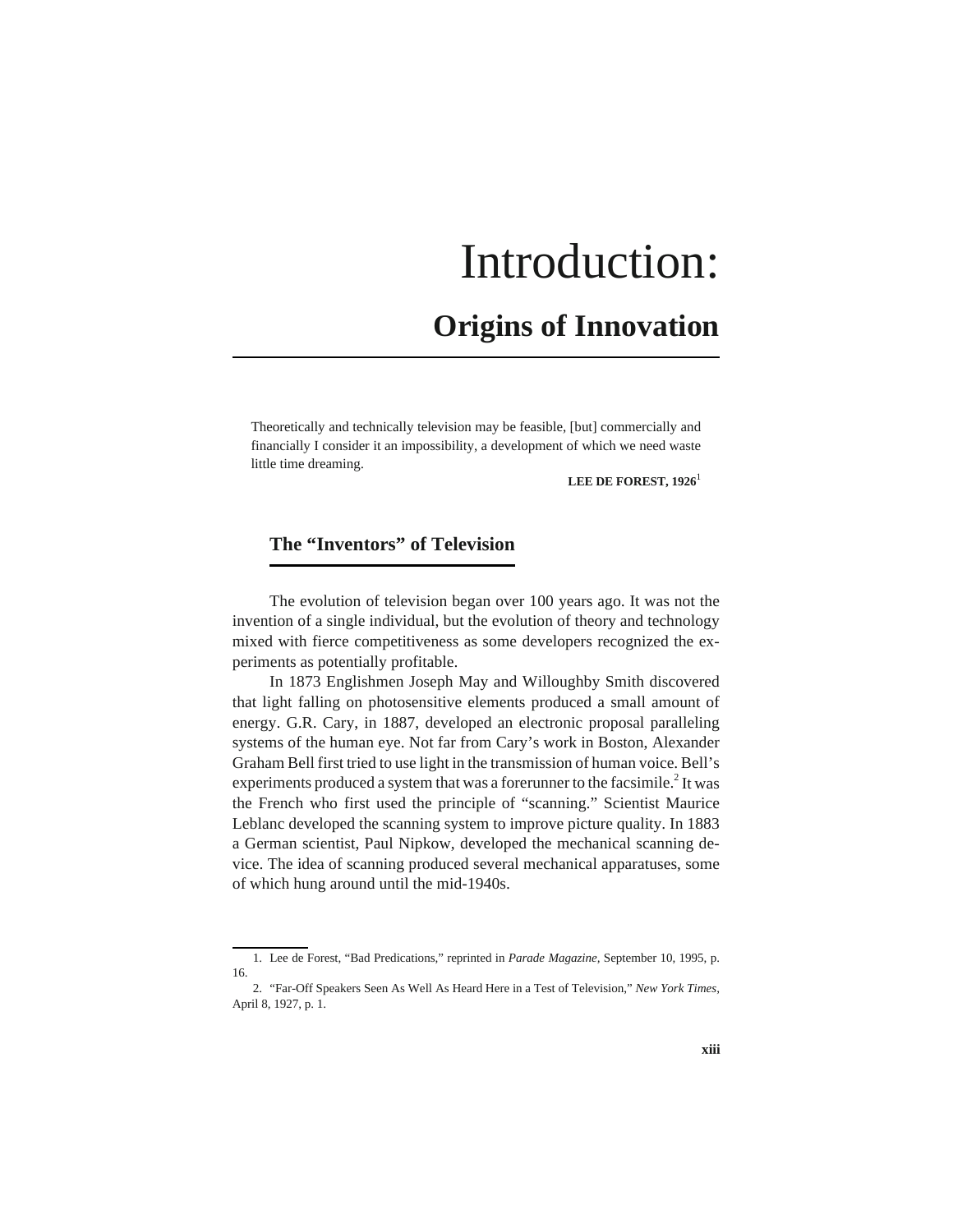The inventors primarily responsible for today's system were Baird, Jenkins, Farnsworth, and Zworykin. These people were our 20th-century pioneers.

According to George Shiers, the first public demonstration of television was conducted by John Logie Baird of Great Britain.<sup>3</sup> The demonstration, conducted in March 1925, was held at Selfridge's Oxford Street department store. It was a crude but exciting display, which attracted attention in the United States.<sup>4</sup> A science reporter in attendance noted the "rather blurred, image of simple forms." Baird himself called it "astonishingly crude," but he also described it as an "outstanding miracle."<sup>5</sup> He named his apparatus the "televisor." Baird had conducted numerous tests, starting in the early '20s, with a mechanical scanning apparatus. His work almost became the English standard, but it was turned aside by the British government in favor of an electronic scanning system.<sup>6</sup>

Charles Francis Jenkins was not far behind Baird in his television experimentation. Jenkins was an independent inventor and known in the United States as founder of the Society of Motion Picture Engineers.<sup>7</sup> In the early 1920s Jenkins was experimenting with what he called "Prismatic Rings." These were rotating disks similar to Baird's. Jenkins referred to his work as "radio photographs, radio movies and radio vision."8 Jenkins's first public demonstration came just three months after Baird's, in June 1925. This demonstration, according to Shiers, was not as crude as was Baird's.<sup>9</sup> Jenkins had arranged for an influential gathering of visitors from the Washington area to witness the events in his laboratory on Connecticut Avenue. The result produced glowing reviews in the press.<sup>10</sup> He continued with further demonstrations over the next few weeks, giving his work a good deal of publicity.

<sup>3.</sup> George Shiers, "Television 50 Years Ago," *Journal of Broadcasting*, 19, 4 (Fall 1975): 387–399. For a detailed "prehistory" of television see Albert Abramson, *The History of Television, 1880–1941* (Jefferson, N. C.: McFarland, 1987), pp. 1–23.

<sup>4.</sup> Shiers, p. 389.

<sup>5.</sup> J.L. Baird, "Television, or Seeing by Wireless," *Discovery*, 6, 142 (April 1925): 143.

<sup>6.</sup> Christopher H. Sterling and John M. Kittross, *Stay Tuned: A Concise History of American Broadcasting*, 2nd ed. (Belmont, Calif.: Wadsworth, 1990), p. 100. See also Ronald Tiltman, *Baird of Television* (London: Seeley Service, 1933), and Tom McArthur and Peter Waddell, *The Secret Life of John Logie Baird* (London: Century Hutchinson, 1986).

<sup>7.</sup> See his autobiography: C.F. Jenkins, *The Boyhood of an Inventor* (Washington: Jenkins Laboratories, 1931).

<sup>8.</sup> See numerous articles authored by C.F. Jenkins in *Transactions of the SMPE* 1922–25. 9. Shiers, p. 390.

<sup>10.</sup> See C.A. Herndon, "Motion Pictures by Ether Waves," *Popular Radio,* 8, 107 (August 1925): 113. Also W.B. Arvin, "See With Your Radio," *Radio News,* 7, 278 (September 1925): 384–387.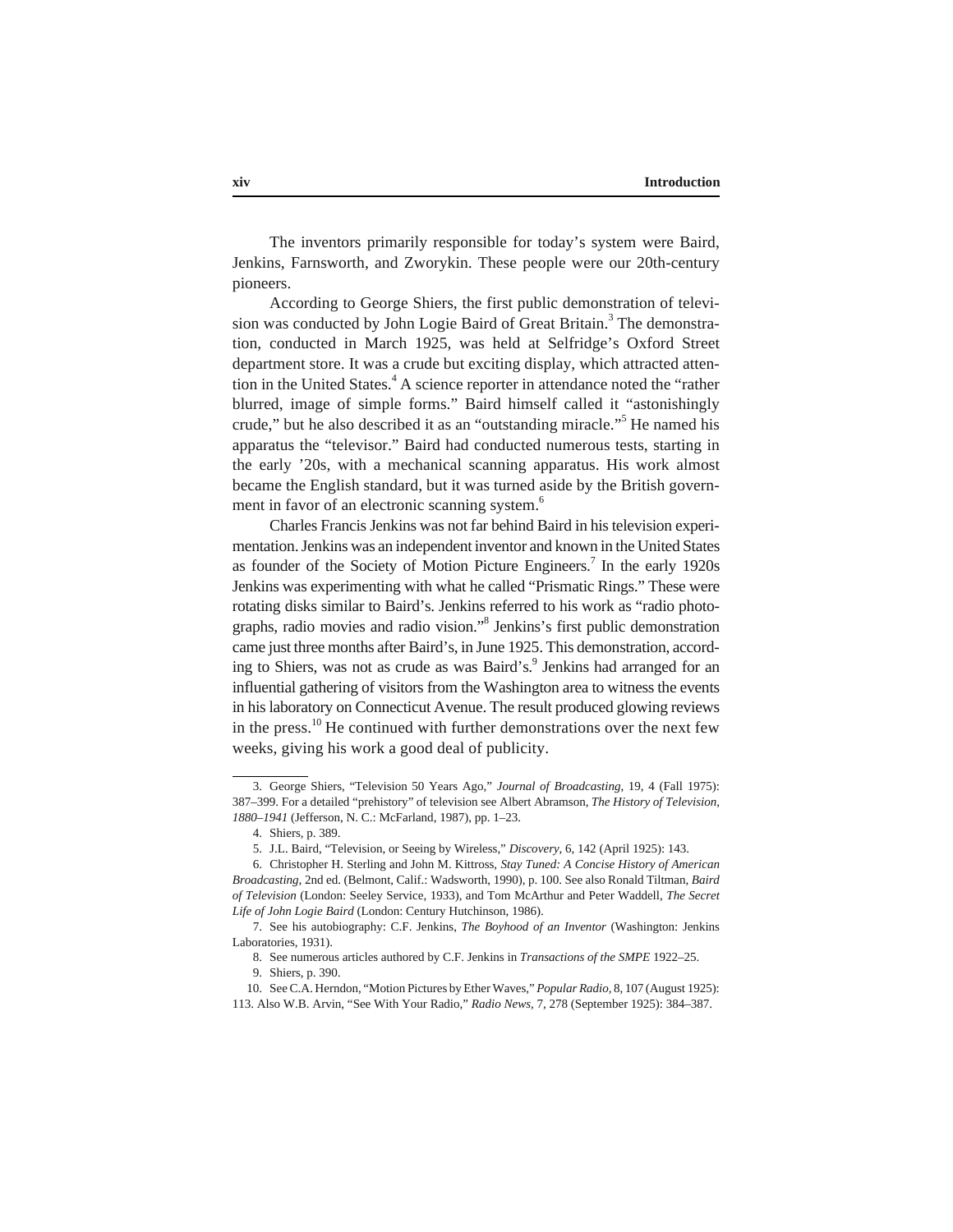In the early 1920s Baird and Jenkins set the stage. At this time television reached a critical point in its development—it was becoming recognized as a potentially profitable technology. As a result the larger electronic media began to take an interest: General Electric, AT&T, Philco, RCA, and later Farnsworth Radio and Television would all eventually overshadow television's earlier individual inventors.

Philo Taylor Farnsworth and Vladimir Kosma Zworykin have both been contestants for the title "father of television." Who should be credited as "father" of the invention is a discussion left to other scholars.<sup>11</sup> It is sufficient for this discussion to note that the real competitive battles for television and patent rights were yet ahead for both of these pioneers, and they would both make substantial contributions to the American system of television. Again, television was not the invention of an individual, but the evolution of technology and competitive business entrepreneurs.

Farnsworth's story is a fascinating one. He first drew an electronic schematic for his high-school chemistry teacher. That drawing was later a turning point in a patent suit between RCA and Farnsworth Television. Farnsworth's experiments began in 1926 in San Francisco, where his company, Farnsworth Television, was first organized. While in San Francisco, Farnsworth electronically scanned and telecast, in the laboratory, the image of a photograph of a young woman.<sup>12</sup> The demonstration took place September 7, 1927. It might have taken place earlier, but when an investor learned Farnsworth was going to use a line picture of a triangle and a dollar sign, he persuaded the inventor to postpone the experiment until a "real photograph" could be utilized.<sup>13</sup> Today, though all of the Farnsworth patents have long expired, the Farnsworth papers claim that every set sold in America has over six of his patents in some form. $^{14}$ 

<sup>11.</sup> See T. Ropp, "Philo Farnsworth: Forgotten Father of Television," *Media History Digest,* 5, 2 (Summer 1985): 42–58; Stephen F. Hofer, "Philo Farnsworth: Television's Pioneer," *Journal of Broadcasting,* 23, 2 (1979): 153; George Everson, *The Story of Television: The Life of Philo T. Farnsworth* (New York: W.W. Norton, 1949). Popular-press debate over the title is illustrated by Frank Lovece, "Zworykin v. Farnsworth," *Video,* 9 (September 1985): 96–98, 135–138. See also "Open Mike" letters in *Broadcasting,* January 13, 1992, p. 108; February 3, 1992, p. 46; February 17, 1992, p. 53; Albert Abramson, *Zworykin: Pioneer of Television* (Urbana: University of Illinois Press, 1995), pp. 1–5.

<sup>12.</sup> Philo T. Farnsworth and Larry Lubcke, "The Transmission of Television Images,"*California Engineer*, 8, 5 (1930): 12–33.

<sup>13.</sup> Everson, p. 94.

<sup>14.</sup> Farnsworth Prospectus, p. 17. In the Farnsworth/Meeks Papers at the Arizona State University, Hayden Library Special Collections.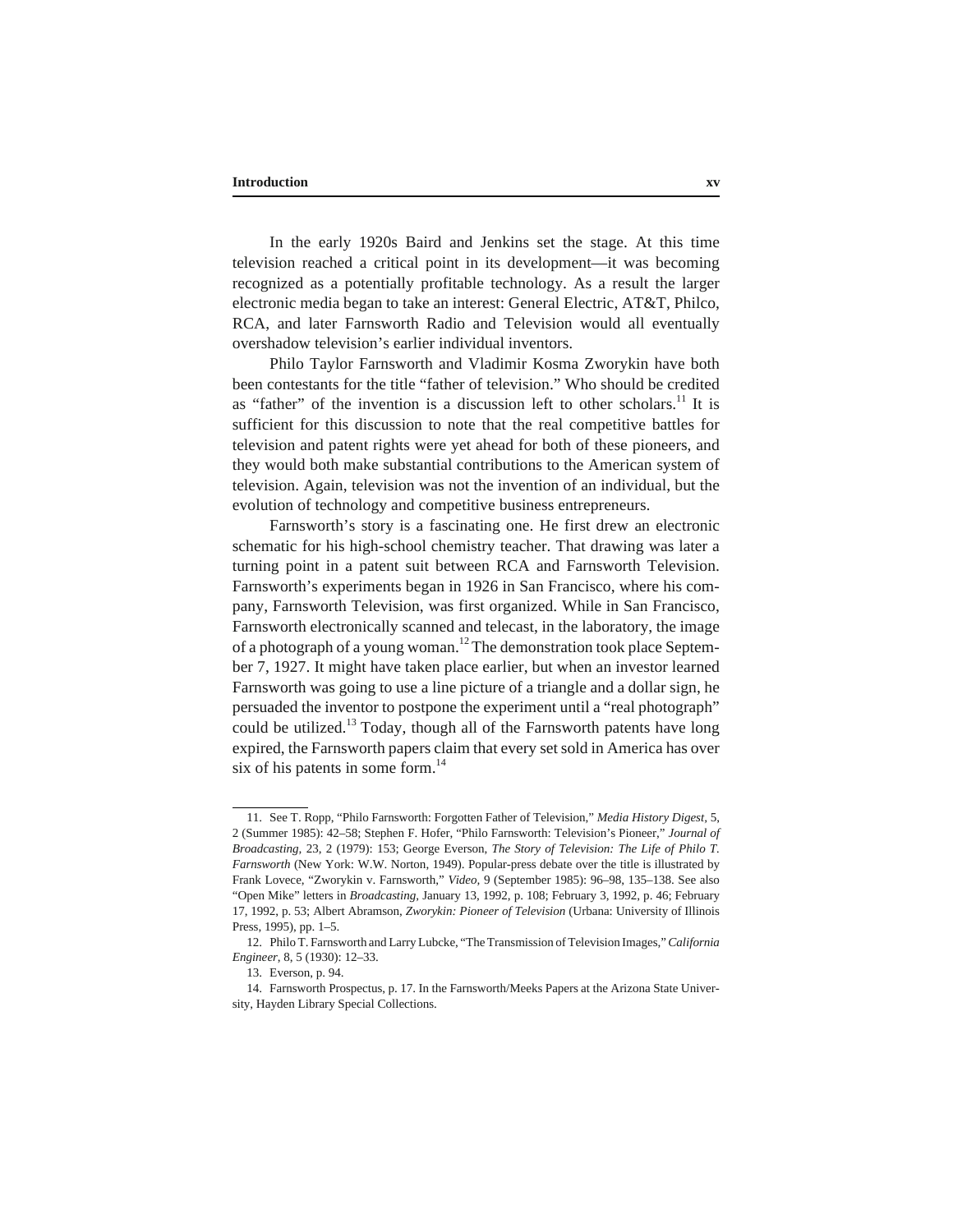Farnsworth's career and business enterprises put him in direct competition with the giant Radio Corporation of America. He, with his associates, organized Farnsworth Radio and Television for purpose of research, manufacture, and sale of radio and television receivers. They set up two television stations in Philadelphia and Fort Wayne, Indiana (see Chapter 3, WPTZ Philadelphia). Farnsworth was not only an inventor—he was a forward thinker. Unfortunately, the competition between Farnsworth and RCA was, as described by Farnsworth's wife, Elma, a "David and Goliath" confrontation—only in this situation Goliath won the free-enterprise war for corporate dominance of television.<sup>15</sup> Farnsworth was struggling against the well-entrenched media corporations of the time. He had little financial backing, whereas RCA had the much larger budget, laboratory, and public-relations machinery. For example, in 1935, while Farnsworth was reorganizing for the third time since 1927, RCA announced it was setting aside \$1 million for public demonstrations of its television system.<sup>16</sup>

Vladimir K. Zworykin was Farnsworth's chief competitor. In charge of RCA's television development, he worked with the support of David Sarnoff and the substantial backing of RCA. Zworykin was a Russian immigrant who was first employed by Westinghouse but moved to RCA when the company showed greater interest in the development of a television system. The backing of Sarnoff and the RCA corporation provided Zworykin with a strong foundation for his work through the difficult years of the Depression and World War II. In 1929 Zworykin met with Sarnoff and convinced him that he, Zworykin, could complete television in two years and for a hundred thousand dollars. This was a significant underestimate, but Sarnoff concluded that such a development would place RCA well ahead of competitors.17 Zworykin's idea was, in reality, the beginning of an extended and costly research-development program in electronic television. He visited the labs of both Baird and Farnsworth.<sup>18</sup> Because Zworykin and Farnsworth were both working with electrical scanning systems, they later found themselves embroiled in patent-interference cases. Again, it was a David-and-Go-

<sup>15.</sup> Elma G. Farnsworth, *Distant Vision: Romance and Discovery on an Invisible Frontier* (Salt Lake City: Pemberly Kent, 1989), pp. 128–134, 153–158. See also Kenneth Bilby, *The General: David Sarnoff and the Rise of the Communications Industry* (New York: Harper and Row, 1985), p. 128.

<sup>16.</sup> Erik Barnouw, *Tube of Plenty: The Evolution of American Television* (New York: Oxford University Press, 1975), p. 76.

<sup>17.</sup> Abramson, pp. 76–77.

<sup>18.</sup> Hofer, p. 153.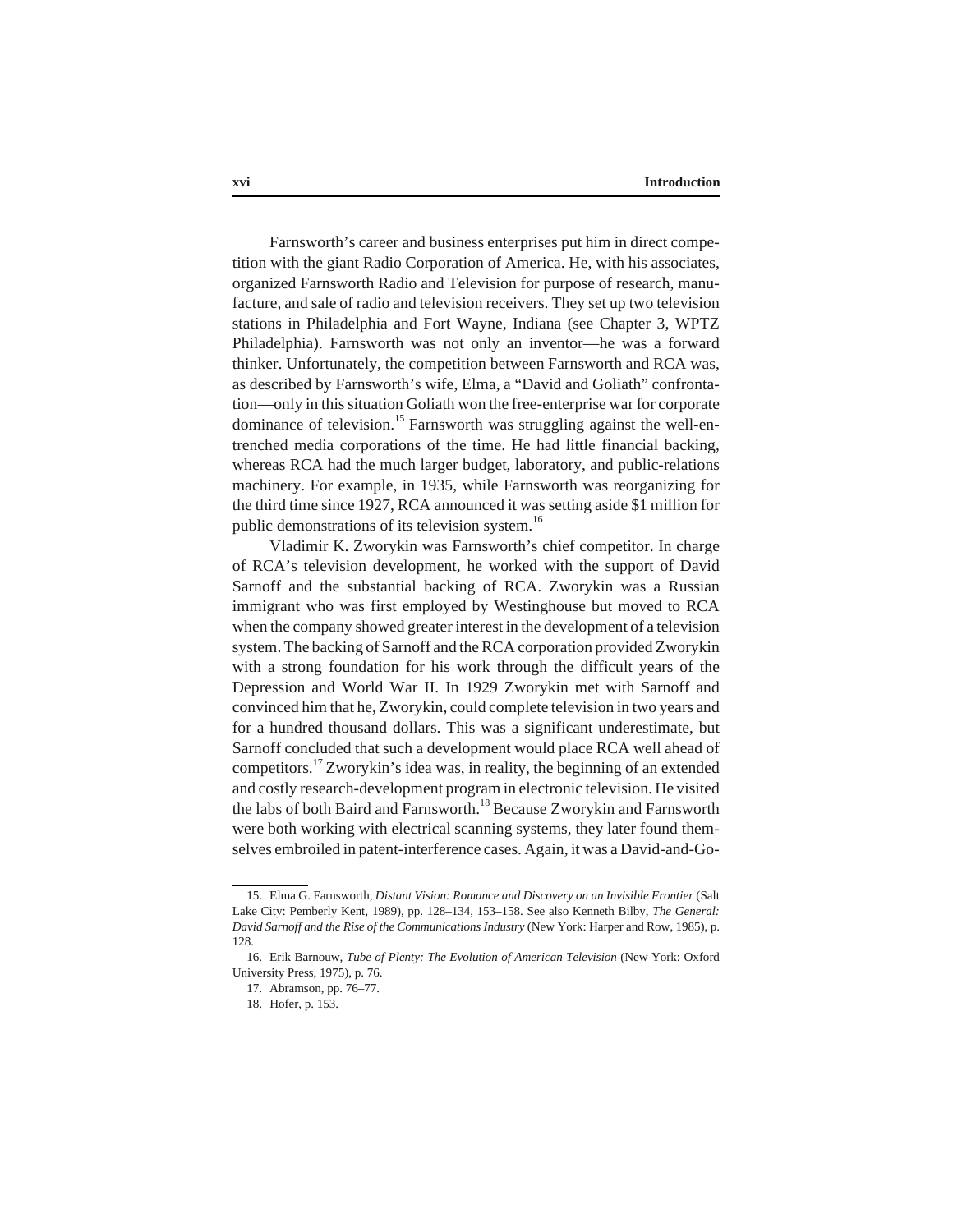liath situation but David won this smaller battle. Zworykin's work was demonstrated at the 1939 New York World's Fair and, with the force of RCA behind him, became the most powerful innovator in the history of television.

## **The Industry Investment and the Government**

As technology began promising the prospect of profitability, competition increased among developers and major growing corporations. Farnsworth Television's first proposed signal, a dollar sign, is symbolic of the prospects everyone believed lay ahead. Zworykin himself had left Westinghouse for RCA because of the promise of stronger financial backing. However, the capital investment required for television was significant, and throughout the Depression development was somewhat inhibited. The market crash of 1929 and its aftermath made financing a difficult task. Still, there were those who wanted to "cash in" on this new gadget called television. General Electric, with Ernst F. W. Alexanderson as chief television engineer, experimented with the mechanical scanning system. AT&T warned its competitors about the sole proprietorship of AT&T patents.<sup>19</sup> The company was experimenting under the leadership of Herbert E. Ives, one of the Bell Laboratories' scientists. RCA had no laboratory until the late 1920s but was active in research and did take out licenses for three experimental stations. Philco started its own television work in 1928, but activities were modest until Farnsworth was hired in 1931. The Allen Du Mont Laboratories were organized in 1931.<sup>20</sup>

Television evolved as radio began to mature. Headlines of the popular press touted the marvels of a number of new inventions—telegraphy, the telephone, phonograph, and radio. Television was the latecomer trying to obtain a position on the "roaring '20s prosperity bandwagon." All of this was to television's advantage—the new technologies were at least somewhat related and later provided significant financing for television's developments. This is especially true at the local-market level, where it was often

<sup>19.</sup> Barnouw, pp. 48–49.

<sup>20.</sup> Andrew F. Inglis, *Behind the Tube: A History of Broadcasting Technology and Business* (Boston: Focal Press, 1990), pp. 165–166. See also Abramson, p. 60. See William E. Denk, "An Elusive Frame of Television History," *The AWA Review,* 4 (1989): 99–109; and Allen B. Du Mont Papers at the Library of Congress and National Museum of American History, Archives Divisions.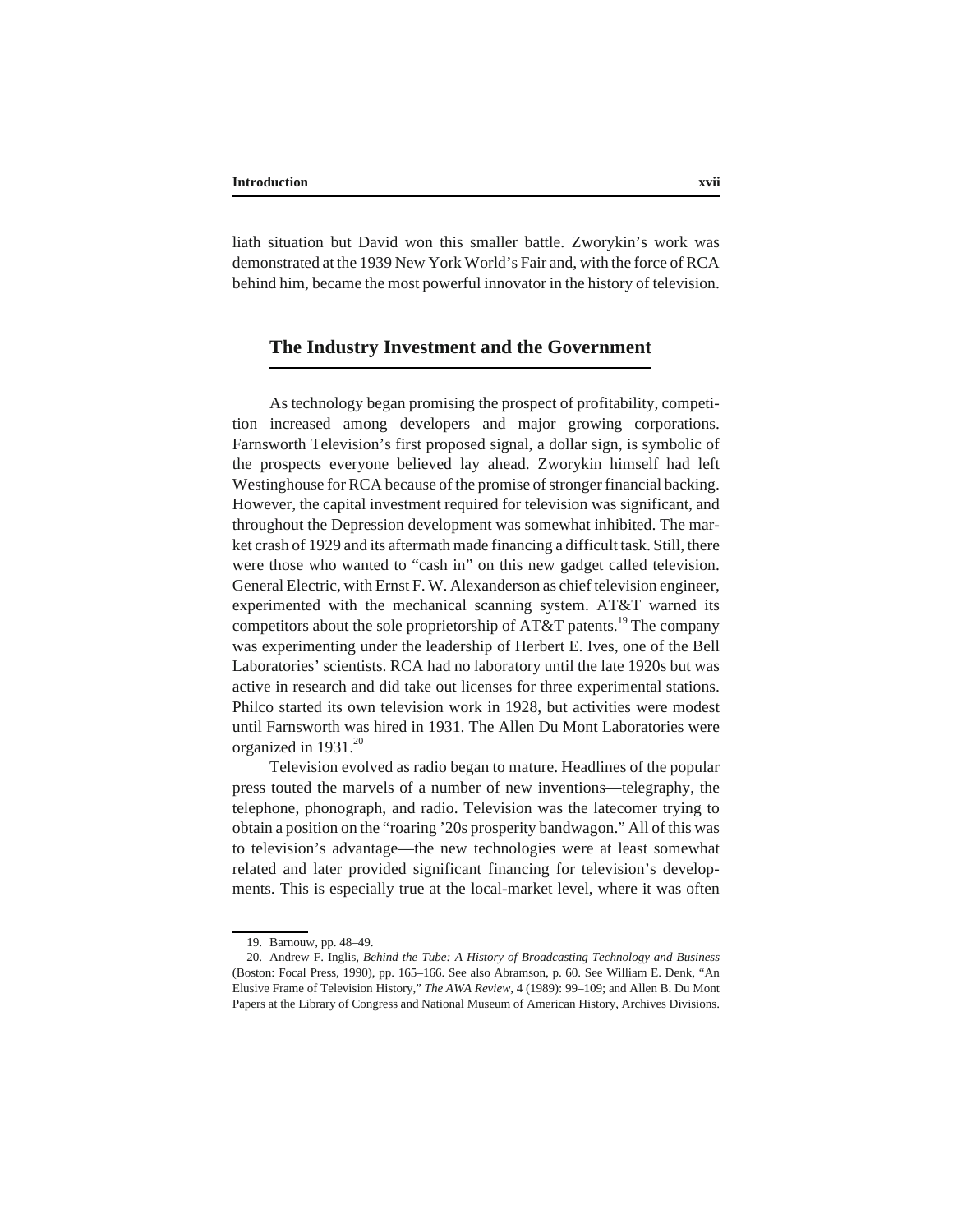the AM radio station that took out the television license and funded its earliest operation.

Television in the '20s and '30s was first and foremost experimental. It existed in the labs of RCA, Farnsworth Television, Philco, Bell Telephone, Du Mont, and later CBS. From the labs it moved on to the experimentalstation phase—operating with experimental call letters. Sarnoff wanted FM as a television sound system, not something to replace his AM radio network stations.

Regulatory efforts and discussions preceding proposed regulation the 1927 Radio Act and the 1934 Communications Act—focused primarily on radio and sought to organize the spectrum and establish technological standards. At the same time the radio industry requested legislation to "clear the air." Radio was growing rapidly and developing operational patterns the patterns we take for granted today. Most of the media attention of the 1920s and 1930s went toward radio as the new entertainment medium, as governmental debate sought to establish the rules and regulations for its operation. The radio industry continued to grow rapidly.

The Federal Radio Commission's interest in television was purely technical, as was that of the Federal Communications Commission. In 1927 the FCC was busy parceling out a balanced system of frequency distribution for radio, but there was consideration of what was ahead for television.<sup>21</sup> By 1937 interest and development had grown significantly, and the commission held frequency-allocation hearings to determine where this new technology would be placed on the spectrum. It decided that although applications for experimental stations would still be accepted, television was far from ready for national distribution. In other words, the FCC wasn't moving at the same pace as experimentation; it desired slow and studied introspection before the commercial development of television. The industry reacted, with RCA in the lead, by pressing the FCC for standards and terms.

The adoption of these standards was important to industry because such guidelines would dictate how equipment would be manufactured. Developers were reluctant to invest capital in a system that might not be adopted. The FCC's slow pace resulted in considerable frustration. Developers criticized the commission for being slow to establish television standards; those ready to manufacture and distribute television were stymied while others were

<sup>21.</sup> Federal Communications Commission, "The Evolution of Television 1927–1943," *Journal of Broadcasting*, 4, 3 (Summer 1960): 199–207. The journal editor prefaces this article by noting the bias it shows toward RCA.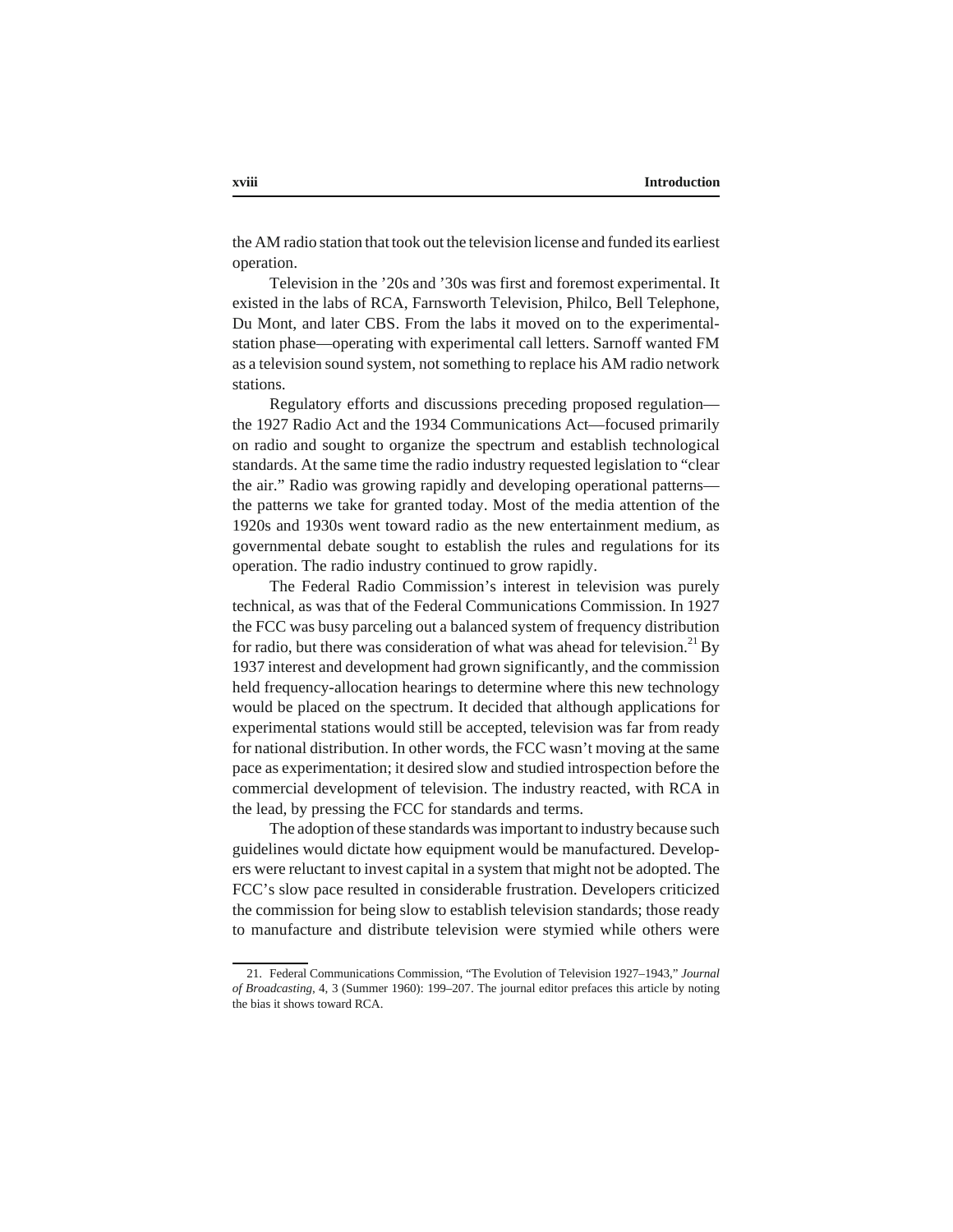given the opportunity to catch up. Farnsworth, for example, at the end of the '30s, had won the patent interference case with RCA, thus forcing RCA to agree to Farnsworth's terms in the acquisition of his patents. Some considered this a significant victory for Farnsworth, and indeed it was. However, it was also a success for RCA: With access to Farnsworth's patents, RCA was ready to push forward again toward standardization with the FCC.

RCA was ready to go. Not only did it have the system prepared to push into commercial operation, it had also been competitively successful in persuading the Radio Manufacturer Association to adopt its standards for production manufacturing. This development did not sit well with RCA's competitors. Farnsworth Television accused RCA of refusing to sell it parts for manufacturing. The company saw RCA's actions as a competitive move to put it out of the manufacturing business.<sup>22</sup> Here, again, RCA was aggressive, and its rivals were intimidated.

The FCC did not move with the speed and optimism of the inventors or the manufacturers. In 1939 the commission recommended a delay in the adoption of television standards. It wanted to study the situation further to assure itself that the adopted system would be in the public interest. In 1940, under increasing pressure from the industry, FCC chairman James Lawrence Fly appointed the National Television System Committee to study the standards and make recommendations to the commission. One year later the commission adopted the recommendations of the NTSC for industrywide operation.

#### **World War II Brings a Halt**

World War II virtually halted the development of television. As the war approached, the companies that had been developing television switched their emphasis from development to wartime sales. One hundred percent of their efforts went into the production of precision military-communications equipment, a far more profitable enterprise.

Before the war the FCC had authorized the operation of 32 experimental stations.<sup>23</sup> However, station construction, along with the manufacturing of receivers, was restricted by wartime regulation, and by the end of the war

<sup>22.</sup> Elma G. Farnsworth, pp. 128–134; 153–158.

<sup>23.</sup> Inglis, p. 185.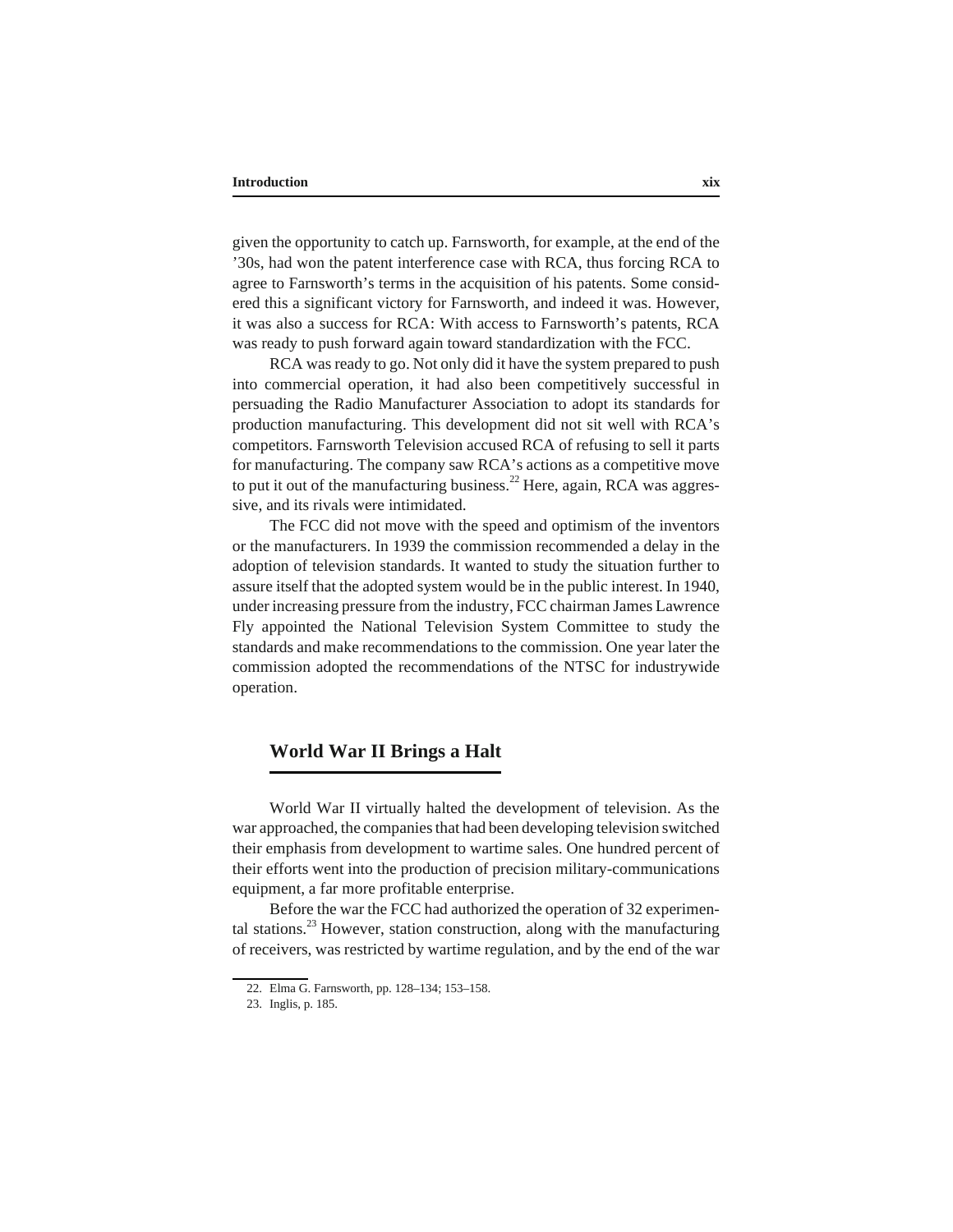only six stations were on the air, with a total of only nine authorized.<sup>24</sup> Most of these stations operated a few hours a day, if that, as there were few receivers on the market. It was almost impossible to acquire either parts or trained personnel, most of whom were involved in the production of defense materials.

## **The Freeze, and the Sixth Report and Order**

At the end of the war there was renewed enthusiasm and competition to get on the air. The influx of television-license applications from 1946 to 1948 grew from the nine authorized stations to 303 pending applications and 123 authorized applications (12 licensed, 25 on-air construction permits, and 86 outstanding  $CPs$ ).<sup>25</sup> Realizing that the current frequency-allocation system was insufficient, and taking note of other pressing issues, such as educational allocations, UHF, and color television, the FCC issued its "freeze." The order, coming September 20, 1948, again halted further expansion of television stations while the FCC considered allocation issues. This was a brief boon to the existing stations as they operated without competition, but frustrating to those who anxiously awaited FCC decisions before they could go on the air. According to Pepper, "By the end of the freeze there were only 108 authorized television stations, all on the air, 96 of which were fully licensed. In 1972, 106 of these original 108 were still telecasting … two of the stations were taken over by educational broadcasters…. These 108 were distributed in 63 markets … [and] all but three … were in the top 100 markets."<sup>26</sup>

Of all the major corporations CBS gained the most from the hiatus, including competitive equilibrium with RCA. Although the decisions to be rendered from the freeze were primarily those of allocation, the issue of color television was also of importance. The CBS engineers, with Peter Goldmark as senior, put forward a mechanical color-reproduction system just as RCA was beginning to place monochrome receivers on the market. However, because of the incompatibility of the CBS color system with RCA's mono-

<sup>24.</sup> Robert Pepper, "The Pre-Freeze Television Stations," in Lawrence W. Lichty and Malachi C. Topping, eds., *American Broadcasting: A Source Book on the History of Radio and Television* (New York: Hastings House, 1975), pp. 140, 148.

<sup>25.</sup> Pepper, p. 140.

<sup>26.</sup> Pepper, p. 141.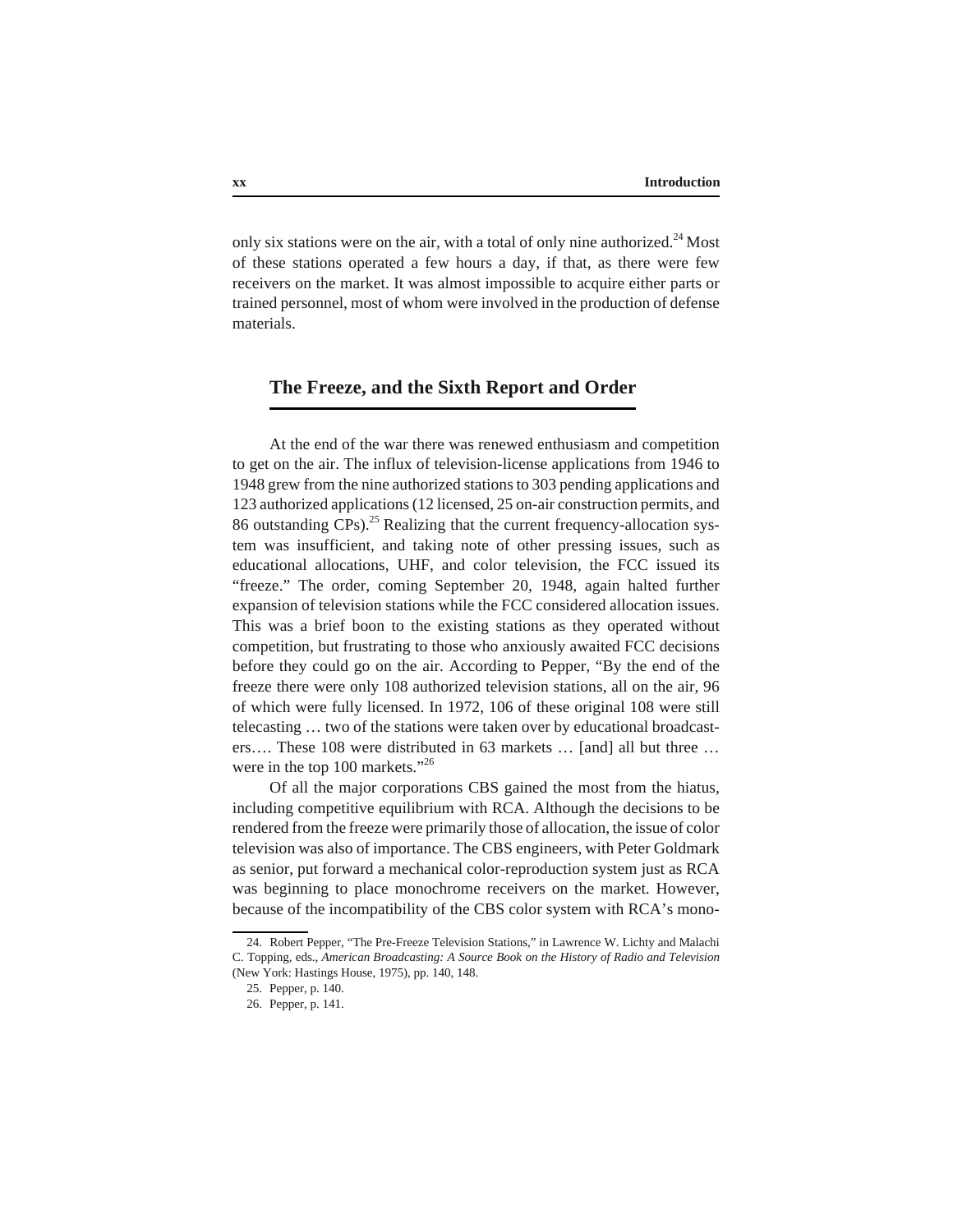chrome sets, CBS reasoned that, with RCA black-and-white sets already in the marketplace, its color system would be precluded. The CBS strategy was to acquire FCC approval for its color system, thus blocking RCA's sale of receivers. This approach resulted in a second battle for broadcast standards—color standard versus black and white. Although CBS played the role of underdog, RCA already had the support of the manufacturers, and its public-relations and manufacturing machinery was in place. RCA knew well how to compete and win in the marketplace.

Eventually, however, the FCC approved CBS's color system (October 1950), then rescinded its order approving the RCA system (December 1953). Although CBS had lost the initial battle for the adoption of its color system, it did gain the time it needed to become competitive with RCA once the standards were announced. The technological and regulatory foundations for television had thus been laid. In 1952 there were 108 commercial stations on the air, and growth was rapid. By 1954 the number had more than doubled to  $354.<sup>27</sup>$ 

The freeze was lifted April 11, 1952, after nearly four years of frustration and contentious debate. The FCC's Sixth Report and Order lead to the establishment of standards that form the foundation of the system we have today. The spectrum space was allocated for commercial television, with special channels set aside for educational telecasting. The number of VHF (very high frequency) channels allocated to most cities was increased (Channels 2–13), and the FCC opened an additional 70 UHF (ultrahigh frequency) channels for commercial licensing. Individual allocations were made on a city-by-city basis, providing both VHF and UHF assignments. The end of the freeze was a major turning point in television's history. The industry was now on its way, with somewhat of a firm footing and business operational patterns in place as well. The issues of technological development, financing, and regulation were for the most part resolved. Programming for a growing audience was the next challenge.

# **From Local-Station Programming to the Network**

Television had a significant advantage in the development of its programming—existing radio programs and local radio stations. The busi-

<sup>27.</sup> Sterling and Kittross, pp. 632–633.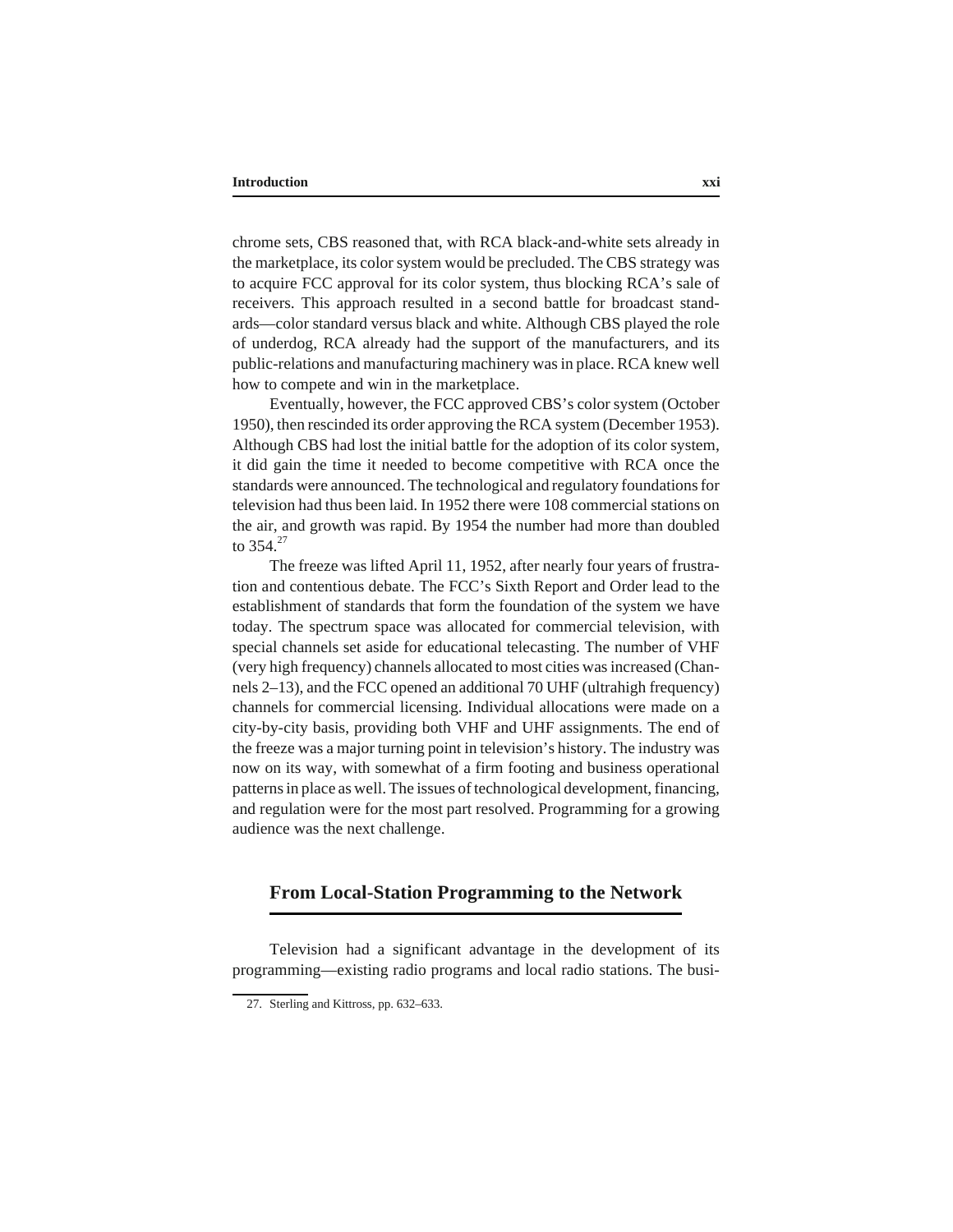ness of radio set the patterns of operation for television, both locally and nationally. Radio networks became radio-TV networks. Television's personnel were largely trained in radio. Radio stations became combined AM-TV-FM operations as radio stations took out television licenses and provided financial support for both the early networks and individual stations. The local operational patterns of radio were adapted to and superimposed on early television stations. According to Pepper, "of the 108 pre-freeze television stations [on the air]  $\ldots$  82% were held by radio licensees."<sup>28</sup> Many radio pioneers were also television pioneers. The next-most-important source of income and support was from the manufacturers. "Nine … manufacturers owned 18 of the pre-freeze stations."<sup>29</sup>

Early television-programming innovations are legion—demonstrations, motion pictures, cooking, sports—and, of course, radio's golden age was a national program resource. Shiers referred to Baird's early experiments as "the first television show."<sup>30</sup> Actually, this "show" was a demonstration arranged for members of the British Royal Institution.<sup>31</sup> Programming that existed during the experimental stages was limited largely to demonstration and display—people were simply interested in the new marvel of television—and demonstration usually consisted of little more than the transmission of a photograph or an object in motion, displayed for purposes of attracting publicity and financial backing.

Programming had a long way to grow to hold its audience. One person who was questioned about his reaction to the 1939 World's Fair television demonstration responded "Who wants to watch people make speeches? That's not entertainment."<sup>32</sup> As development moved from laboratory-styled experiments to staged public demonstrations, the first experimental television stations became established. Their programming hours were limited to a few hours each day, including the transmission of a lot of test-pattern and still imagery, but grew along with transmission capability and the number of receivers in the homes.

The design of the early television studios reflects the considerable awareness that television, like radio, was to be first and foremost an enter-

<sup>28.</sup> Pepper, p. 143.

<sup>29.</sup> Pepper, p. 144.

<sup>30.</sup> Shiers, pp. 393–394.

<sup>31. &</sup>quot;Inventor Describes His Radio Motion Pictures. Televisor Lets Radio Fans Look In as Well as Listen," *New York Times,* April 25, 1926, sec. 9, 17:1–3.

<sup>32.</sup> Orrin E. Dunlap, Jr., *The Future of Television* (New York: Harper and Brothers, 1947), pp. 118–119.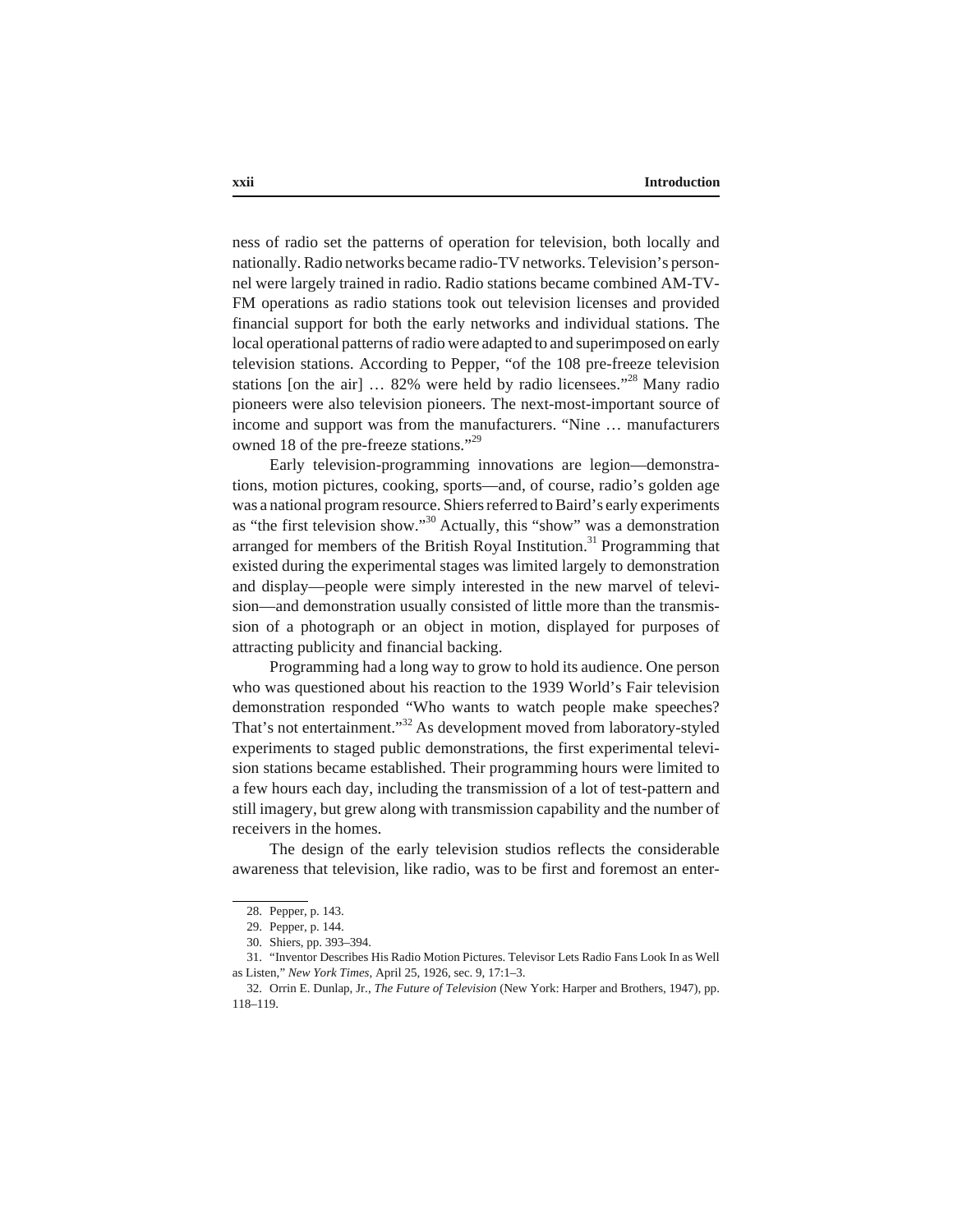tainment business. The first studios were large and, like most radio facilities, elaborate. Constructed to produce live programming, they emphasized audio control, lighting and smooth camera movement. Writing in 1942 and again in 1947, Dunlap talks about the "television programs that click." Citing a BBC study of the time, he declared the audiences of London to be "quite similar" to those throughout the United States. The Londoners, he argued, wanted "plays and variety programs direct from the theatres, news reels … the weekly topical magazine and light entertainment…. Outside broadcast of sporting and other events come next, followed by full length plays, cartoon films, demonstrations and talks."<sup>33</sup> Early studios and technology were designed basically to meet these programming needs, as well as to perfect picture quality.

Much of what has been written about the early years of television makes it appear that programming was instituted from the top down—that is to say, it descended from the networks to the local stations. We too easily forget that a network is merely the contractual relationship between local stations. In truth the local stations were innovative. Many network programs were not borrowed from the Hollywood movie reels or radio, but were taken from local success stories. Local stations experimented and were often successful. Their programs grew, and some eventually became the network programs we have come to know, such as KSL's "The Mormon Tabernacle Choir," now a CBS-network broadcast. "Boston Blackie" became the first locally produced dramatic show originating with  $W L W T$ <sup>34</sup> Local as well as national programs were an important part of a television station's operation. Although some programs appealed only to local audiences, others would move on and succeed nationally.

There were several mainstays in early programming: talk, kids' programming, sports and the motion picture.<sup>35</sup> Samuel Goldwyn reported in 1949 that the motion-picture industry was on the verge of its third era: "First there was the silent period, then the sound era. Now we are on the threshold of the television age."<sup>36</sup> Many local stations, and experimental ones as well, used the motion picture, especially shorts, to fill time within their brief program schedules. KCBS, Los Angeles—during Don Lee television years

<sup>33.</sup> Dunlap, pp. 48–49.

<sup>34.</sup> See Chapter 9 in this volume.

<sup>35.</sup> Harrison B. Summers, "Programming for Television," *Quarterly Journal of Speech,* 31 (1945): 44–47.

<sup>36.</sup> Samuel Goldwyn, "Hollywood in the Television Age," *New York Times Magazine*, February 13, 1946, pp. 15, 44, 47.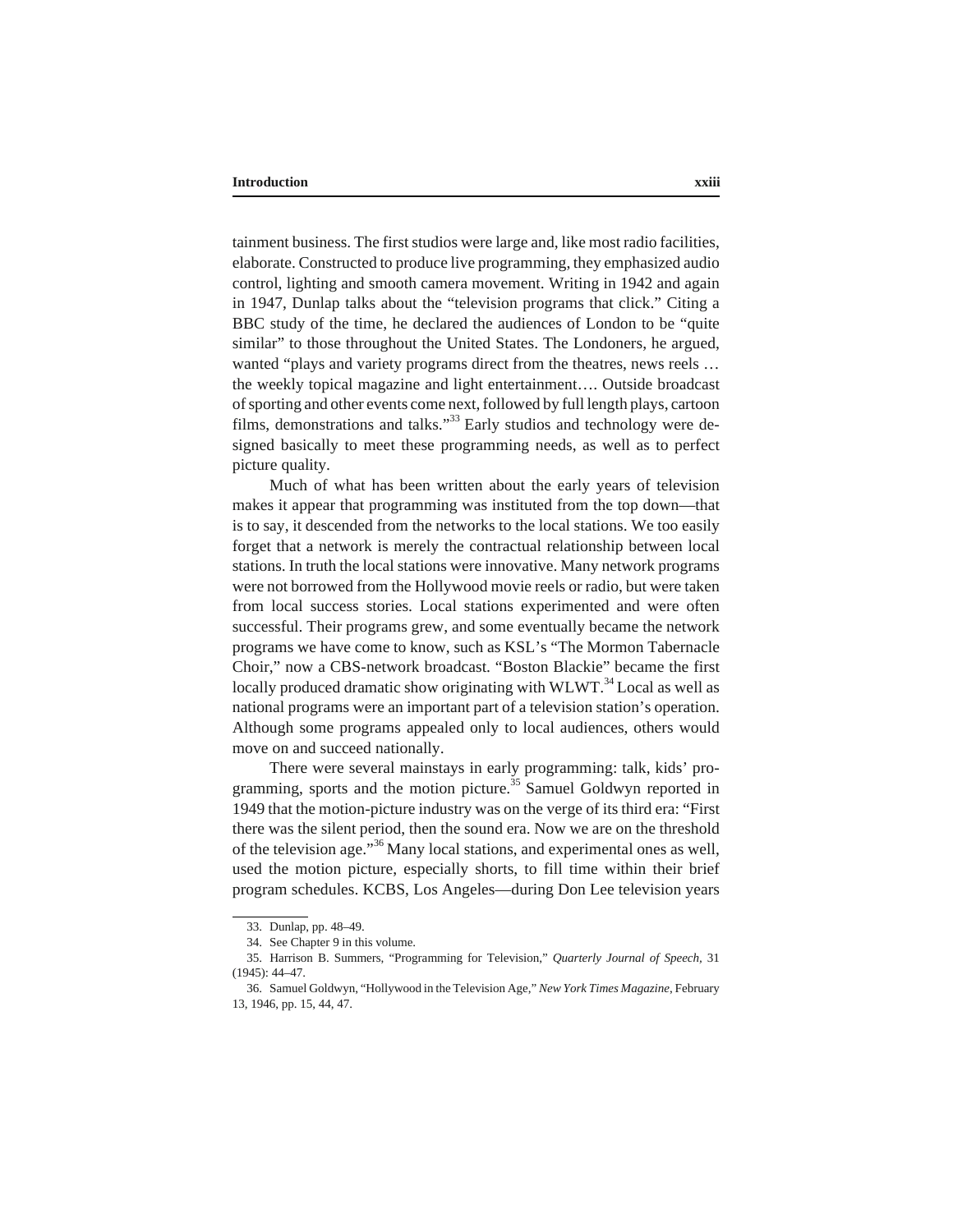—programmed over 10 million feet of motion-picture film the seven years it was on the air.<sup>37</sup>

In the case of many local stations those on the air first had the distinct advantage to develop a strong affiliate relationship, a talent base, film resources, and live local programming—something beyond a test pattern. The actual expansion of the broadcast program schedule usually coincided with efforts to promote the sale of television sets. Local bars invested in sets to broadcast sporting events and to lure potential male viewers. A sometimes disproportionate number of first-day broadcasts from around the country featured wrestling or professional boxing matches surrounded, of course, by a lot of talk and ceremony. Sports grew from these local beginnings to national telecasts of football, baseball, and even bowling.<sup>38</sup>

Programs for homemakers and children were usually next in priority. Cooking shows were the first offerings and predate the soap-opera genre. Cartoons for the children were from Hollywood and were ready-made resources for stations in need of children's programming. The syndicated cartoons were mixed with a local clown or a colorful, fun-loving host who entertained a live children's audience and provided transitions between cartoons. These first children's programs introduced today's baby-boom generation to cartoons and comedy shorts "Our Gang," the "Three Stooges," or "Bugs Bunny" were introduced by someone called Bozo, Cookie, Corkie, Captain, Cowboy Bill, or Texas Joe. These were augmented by the national programs such as "Howdy Doody," "Kukla, Fran and Ollie," and eventually "The Mickey Mouse Club." The local program riveted the attention of its audience to the "idiot box," watching live performances and sometimes going in as a group of scouts or a school class to participate firsthand in the program. These programs produced interaction between the community and the local station long before the word "interactive" was popular.

In most markets television news programs today account for a substantial element of the station income. This has not always been the case, but television news is an important part of most stations' histories as well as their involvement in the community. According to Nielsen, news programming began with the experimental stations of the  $1930s$ .<sup>39</sup> He claims that the first television news special was broadcast on WCBW, New York—a nine-hour

<sup>37.</sup> See Chapter 17 in this volume.

<sup>38.</sup> Barnouw, pp. 347–350.

<sup>39.</sup> Ted Nielsen, "A History of Network Television News," in Lawrence W. Lichty and Malachi C. Topping, eds., *American Broadcasting: A Source Book on the History of Radio and Television* (New York: Hastings House, 1975), p. 421.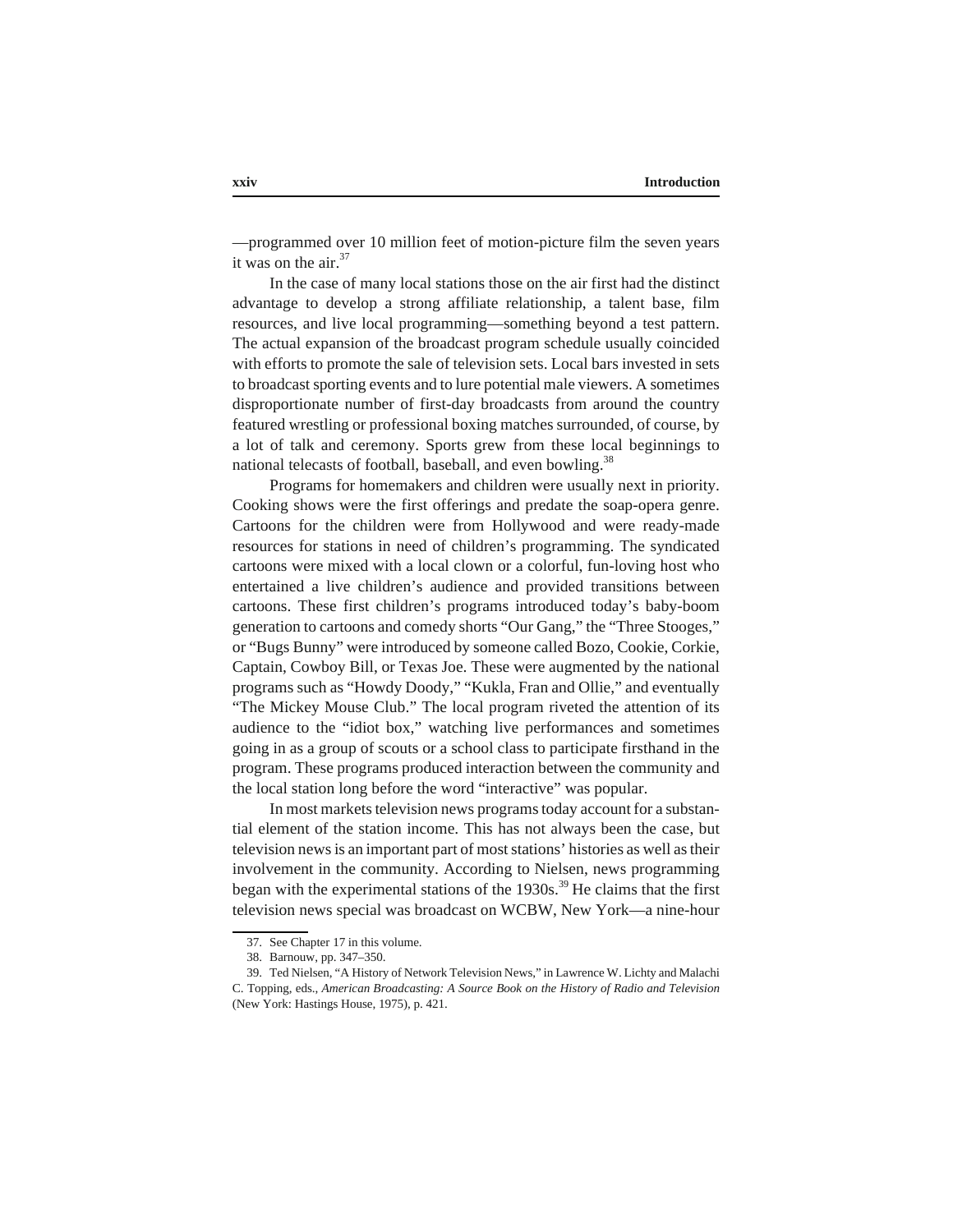report on Pearl Harbor. "At that time the CBS station was the only TV subscriber to the United Press radio wire and had a news staff of two."<sup>40</sup> Nielsen doesn't elaborate on how the station accomplished that feat but does note that it broadcast two news programs daily on a regular basis. Not until 1948 did a network schedule a regular news program in its lineup—CBS-TV News with Douglas Edwards. The "NBC Newsreel," featuring John Cameron Swayze, began in 1949 and was soon followed by similar network offerings on ABC and Du Mont. At the local level, television news was usually conducted by just one or two people. These folks made up the news departments, shot the film, edited the wire copy, kept the assignment-desk files current, and produced and anchored the news programs.

News began to be financially successful at a local level during the '60s. WABC was instrumental in developing a format that spread to local stations throughout the nation—"action news." It was known by different titles— "Eyewitness News," "Action News," "Happy Talk"—but introduced a faster-paced, localized format to the audience. Critics today call it tabloid and often blame the social science research news consultants for its spread. However, clearly this local development has today become a major program genre.

The '60s and '70s marked the beginning of a number of trends that transferred the power base from the network to the local station. Technology and deregulation placed emphasis on the marketplace—a marketplace both local and national. The technology of satellite, electronic news gathering (ENG), and electronic field production (EFP) helped pass the control from the network to the local stations. Heretofore the local station had been dependent upon the network to cover a nationally breaking news story. The local station acquired its visual material from the network via the evening news and material fed to the station as delayed electronic feeds (DEFs). Occasionally a local station would provide a news feed to the network—you see these reports credited at the end of a network news feed. Today, however, the local station, via satellite and ENG/EFP technology, can cover a story no matter where it occurs. For example, almost every major-market local station in the country had a reporter "live" in Los Angeles at the O.J. Simpson trial—the control was local.

Local stations today use their elaborate production facilities not only to produce news, but to create material for syndication. The talk shows, "produced in the facilities of …," are delivered via satellite rather than

<sup>40.</sup> Nielsen, p. 421.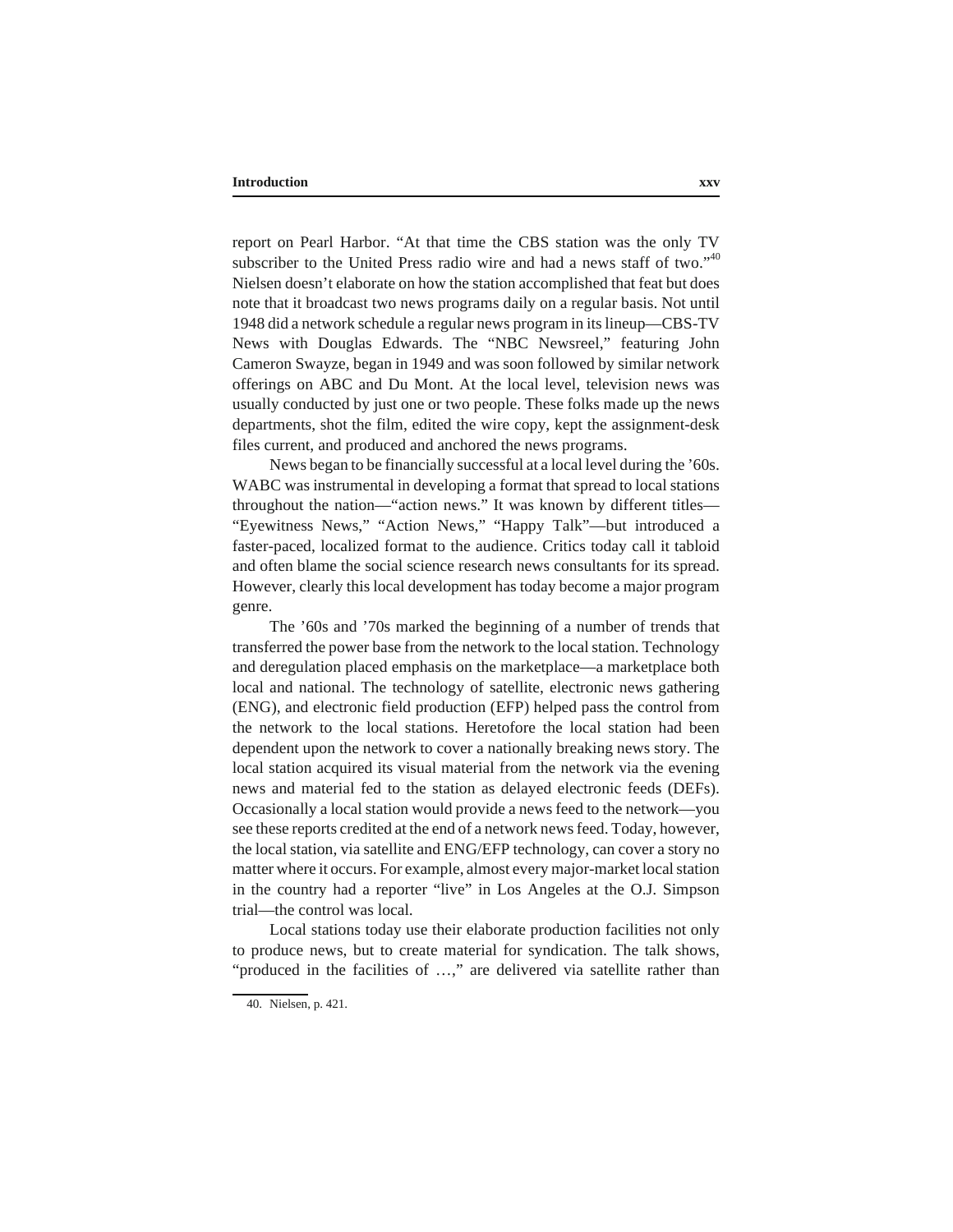through the network. In effect, an alternative "network" is established contractually—contracts to produce, contracts to perform, contracts to deliver and distribute, all link local independent and traditional affiliate local stations.

## **Summary**

As the nation approaches its first half century of television, scholars have often overlooked the importance of the local station in the foundations of our history. Television began as an individual's scientific theory. People such as Cary, Bell, Leblanc, Nipkow, Baird, Jenkins, Farnsworth, and Zworykin developed experiments based on the transmission and reproduction of electromagnetic energy. Their experiments often received a great deal of press attention—they were described as crude, yet miraculous.

As these scientists began to realize the potential profit in their experiments, large corporations began to take an interest and provided the necessary financial backing. The experiments grew from simple demonstrations to the establishment of experimental stations—those stations with an X in their call letters. These experimental stations were key stations, and they were local stations. They served a local audience as they experimented with technology and programming in the hope of expanding. Key stations owned by the networks (RCA/NBC, CBS, and ABC) became production centers for the network as well as stations licensed to, and serving, their own communities. Key stations were not always experimental or network owned and operated (O&Os). WPTZ, Philadelphia, was a key station in the development of Philco television. WGL, Fort Wayne, was a key station in the development of Farnsworth Television. WABC, New York, was a key station in the development of the ABC network. KSD was key to Pulitzer Broadcasting, just as KSL was to Bonneville. These stations acted as experimental and developmental operations for those with a vested interest in television. Here, again, they served as centers of experimentation as well as local stations serving local interests.

Radio played an important role in the development of television. Radio was the new medium of the era, maturing as television was just beginning to evolve. The technologies were obviously related, and as a result of radio's interest in television many of the first local stations across the nation were